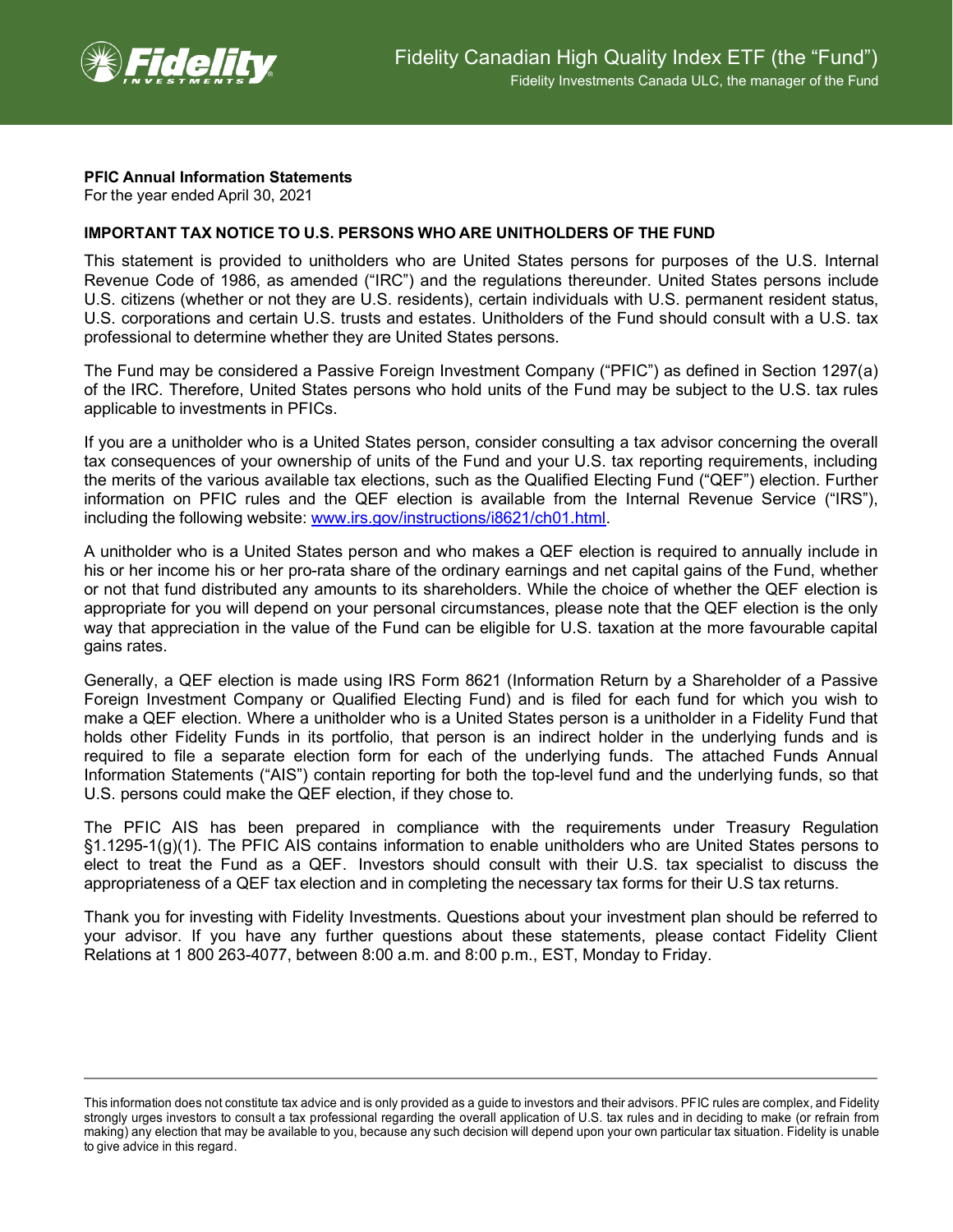

## **PFIC Annual Information Statements (US\$)**

For the Fund's PFIC taxation year ended April 30, 2021

- 1. This Information Statement applies to the PFIC taxation year of Fidelity Canadian High Quality Index ETF (the "Fund") commencing on May 01, 2020 and ending on April 30, 2021.
- 2. The per-unit, per-day amounts of ordinary earnings and net capital gains of the Fund and it's lower-tier Fund(s) as applicable, for the period specified in paragraph (1) are provided in the table:

| <b>FIDELITY FUND HELD DIRECTLY</b>                               |                                       |                                      | <b>ORDINARY</b><br><b>EARNINGS \$</b>            | <b>NET CAPITAL</b><br><b>GAIN \$</b>         |  |
|------------------------------------------------------------------|---------------------------------------|--------------------------------------|--------------------------------------------------|----------------------------------------------|--|
| Fidelity Canadian High Quality Index ETF                         |                                       |                                      | 0.00211407                                       | 0.00136792                                   |  |
| <b>FIDELITY LOWER-TIER FUNDS HELD</b><br><b>INDIRECTLY</b>       | <b>ORDINARY</b><br><b>EARNINGS \$</b> | <b>NET CAPITAL</b><br><b>GAIN \$</b> | <b>FUND'S U.S. TAX YEAR</b><br><b>COMMENCING</b> | <b>FUND'S U.S. TAX</b><br><b>YEAR ENDING</b> |  |
| <b>Fidelity Canadian Money Market</b><br><b>Investment Trust</b> | 0.00000009                            | 0.00000000                           | May 01, 2020                                     | April 30, 2021                               |  |

To determine your pro-rata share of the amounts of ordinary earnings and net capital gains of the Fund and each of its lower-tier fund(s) held directly and indirectly, as applicable, multiply the per-unit per-day amounts indicated above by the number of units of the Fund held and the number of days you held the units during the Fund's PFIC taxation year.

Here is an example to illustrate the calculation using the per-unit, per-day factors.

You own 100 units of Fund A from the period May 1, 2020 through October 31, 2020. You purchased an additional 100 units of Fund A on November 1, 2020. You did not sell any units of the Fund at any time during the year. Fund A has a PFIC taxation year end of April 30, 2021.

The Fund's ordinary earnings were \$0.001 per unit, per day.

Result: Your ordinary earnings for 2021 of the directly held fund are  $($0.001 * 183 \text{ days} * 100) + ($0.001 * 180 \text{ days} * 200) = $54.30$ 

Use the same calculation method in the example above, to determine your pro-rata share of the amounts of ordinary earnings and capital gains for any applicable lower-tier Fund(s).

3. The per-unit amounts of cash and fair market value of other properties distributed or deemed distributed by the Fund during the period specified in paragraph(1) are provided in the below chart.

| <b>PAYMENT DATE</b> | <b>CASH/PROPERTY</b><br><b>DISTRIBUTIONS (\$)</b> |  |  |
|---------------------|---------------------------------------------------|--|--|
| June 30, 2020       | 0.08020420                                        |  |  |
| September 30, 2020  | 0.10177137                                        |  |  |
| December 31, 2020   | 0.07212421                                        |  |  |
| March 31, 2021      | 0.16746480                                        |  |  |
| TOTAL               | 0.42156458                                        |  |  |